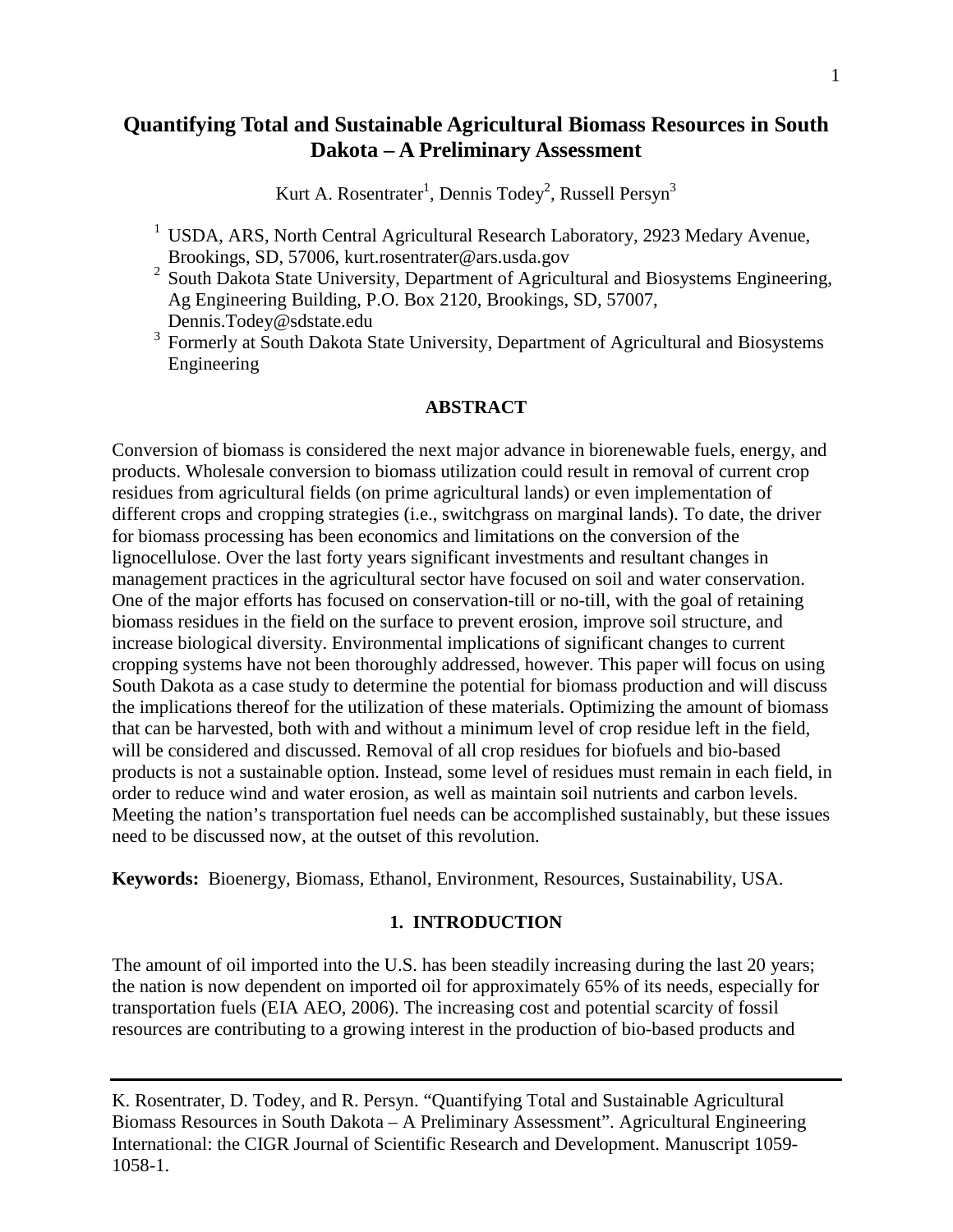fuels, which will be manufactured at biorefining facilities. Biomass feedstocks can potentially be used to diversify our current fossil-based systems for fuels, power and products. Diversification can reduce our vulnerability to disruptions in energy supplies, as well as our dependence on imported energy sources for both fuels and consumer products. Biomass is carbon-fixing, and represents a way to meet needs with a 'net-zero' contribution to global warming. Thus, biorefineries represent a very viable part of the solution to the imported oil issue.

Biomass can be processed into liquid fuels that are then used to power transportation vehicles – currently the most prevalent of which is ethanol. Biofuels, which are renewable sources of energy, can help meet our increasing energy needs, and can be produced from various biomass sources including residue straw, corn stover, perennial grasses and legumes, and other agricultural and biological materials. At the moment, the most heavily utilized is corn grain, because corn starch can be readily fermented into ethanol on an industrial scale. Although directly tied to the market value of the grain itself, industrial ethanol production from corn is readily accomplished at a relatively low cost vis-à-vis other biomass sources. More information regarding the production of fuel ethanol can be found in (Dien et al., 2003; Jaques et al., 2003; Tibelius, 1996). In coming years, due to rapid technological advances, the hydrolysis and conversion of other lignocellulosic materials into ethanol is expected to become cost-competitive as this industry matures (DiPardo, 2000).

Toward this end, it is essential to understand the potential for supplying biomass for biorefineries. This endeavor will be geographically-dependent, as vegetation is not distributed equitably throughout the country. It is anticipated that South Dakota may be one of the leading production states when biorefineries that can utilize lignocellulosic feedstocks are eventually constructed and are operational. Thus, the objective of this paper is to examine South Dakota as a case study in biomass potential. Several key topics will be discussed, including general features of the state, agricultural production, potential biomass supplies, and implications for sustainable biomass harvesting.

# **2. GENERAL FEATURES OF SOUTH DAKOTA**

South Dakota is a state in the north central region of the U.S. that encompasses 19.7 million ha (48.6 million acres). In 2002, it had approximately 17.7 million ha (43.8 million acres) of farmland (comprising 90.2% of the total land area). Of this farmland, approximately 50.3% (8.9 million ha; 22.0 million acres) was used as pastureland, while nearly 46.4% (8.2 million ha; 20.3 million acres) was cropland. The balance included timber, residential dwellings, roads, etc. The average farm consisted of 558 ha (1380 acres) (USDA-ERS, 2007).

Not all of this cropland is evenly distributed throughout the state, however. A large proportion of cropland is concentrated in the eastern half of the state where average annual rainfall is much greater. South Dakota has a very diverse landscape. The state has a range of elevations. Vegetation is spread throughout the state, and there are many waterways, the primary of which is the Missouri River.

K. Rosentrater, D. Todey, and R. Persyn. "Quantifying Total and Sustainable Agricultural Biomass Resources in South Dakota – A Preliminary Assessment". Agricultural Engineering International: the CIGR Journal of Scientific Research and Development. Manuscript 1059- 1058-1.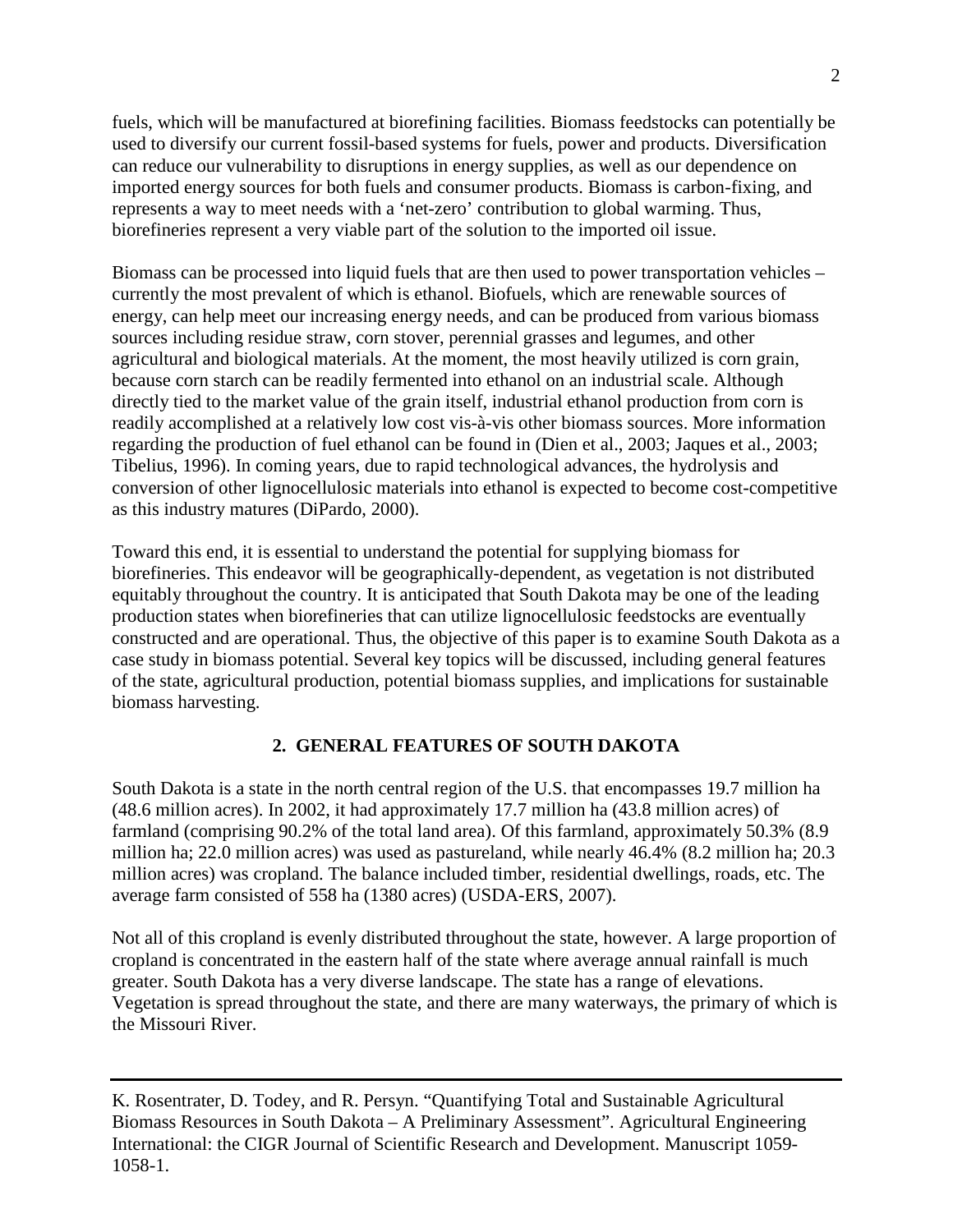## **3. AGRICULTURAL PRODUCTION IN SOUTH DAKOTA**

Currently, the three row crops grown to the greatest extent are corn, soybeans, and wheat. In 2005, the value of each of these commodities were approximately \$757,000,000, \$736,000,000, and \$446,000,000, respectively (USDA-ERS, 2007). To a lesser degree, several other row crops are also grown in South Dakota, including rye, oats, barley, sorghum, flax, sunflower, and hay. To estimate potential biomass resources for South Dakota, it is important to examine historic trends in crop production. To accomplish this, data from 1950 through 2005, for all of the main crops produced were downloaded from the National Agricultural Statistics Service (USDA-NASS, 2007) and analyzed using Microsoft Excel v. 2003 (Microsoft Corporation, Redmond, WA).

From the early 1960s, wheat production in South Dakota increased until the early 1980s, at which time it has generally fluctuated between 2.45 and 3.27 million t/y (90 and 120 million bu/y) (Figure 1a). In 2005, South Dakota produced 3.63 million t  $(133.4$  million bu) of wheat on nearly 1.3 million ha (3.2 million acres). Soybean production, on the other hand, has steadily increased since the mid 1970s. In 2005, South Dakota produced 3.77 million t (138.6 million bu) on approximately 1.6 million ha (3.9 million acres) (Figure 1b).

Corn production has also been increasing for the last two decades. In 2005, South Dakota produced 11.94 million t (470 million bu) of corn for grain on nearly 1.6 million ha (4 million acres) (Figure 1c). Corn silage, on the other hand, encompassed 4.17 million t (4.6 million tons) from 170,000 ha (420,000 acres) (Figure 1d). This number is often variable due to drought condition. More silage is typically produced in drought-affected years, as drought-damaged corn is harvested for silage use.

The smaller volume grains have shown a fairly substantial decline over the last few decades as more corn and soybean have replaced typical small grain areas. In 2005, South Dakota produced 16,500 t (649,000 bu) of rye on nearly 4450 ha (11,000 acres) (Figure 2a), 190,000 t (13 million bu) of oats on approximately 73,000 ha (180,000 acres) (Figure 2b), 50,000 t (2.3 million bu) of barley on nearly 19,000 ha (47,000 acres) (Figure 2c), 111,000 t (4.4 million bu) of sorghum on 34,400 ha (85,000 acres) (Figure 2d), 12,000 t (480,000 bu of flax) on 9700 ha (24,000 acres) (Figure 2e), and 398,000 t (877 million lb) of sunflowers on 214,500 ha (530,000 acres) (Figure 2f). Hay production, on the other hand, has not had either a steep decline or a drastic increase. In 2005, 6.89 million t (7.6 million tons) of hay was produced on 1.6 million ha (4 million acres) (Figure 2g – note there was a large gap in the available data set from 1976 through 1995).

# **4. POTENTIAL BIOMASS IN SOUTH DAKOTA**

So, how much biomass can be harvested in South Dakota? By using the NASS crop production data from 1950 through 2005, and utilizing appropriate conversion factors, which are listed in Table 1 (based on Milbrant, 2005), estimates of the total dry biomass for these specific crops

K. Rosentrater, D. Todey, and R. Persyn. "Quantifying Total and Sustainable Agricultural Biomass Resources in South Dakota – A Preliminary Assessment". Agricultural Engineering International: the CIGR Journal of Scientific Research and Development. Manuscript 1059- 1058-1.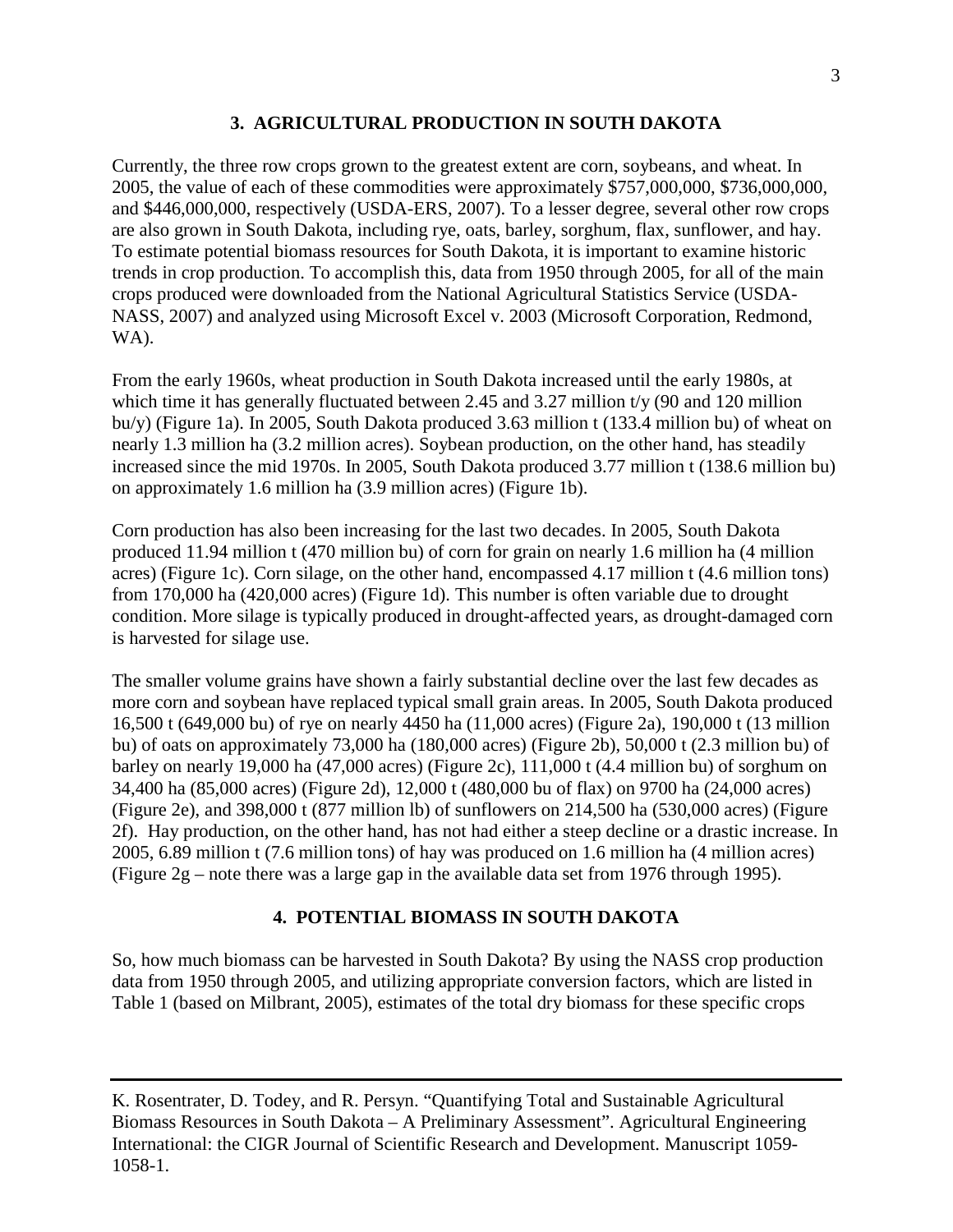

Figure 1. South Dakota crop acreage and production data from 1950 to 2005. a) wheat; b) soybean; c) corn for grain; d) corn for silage.

were calculated (Figure 3a). Additionally, nonlinear regression was used to summarize this data. The best-fit regression line was determined to be  $(R^2 = 0.8716; F = 179.94)$ :

$$
TBA = 8.850 \times 10^{9} - 6.932 \times 10^{3} \times Y^{2} + 2.363 \times Y^{3}
$$
 (1)

where TBA is the estimated total biomass available (t/y,  $db - dry$  basis), and Y is year. Using this prediction equation, projections of future growth in biomass were then estimated through 2025 (Figure 3a). During this time frame, the crop residue biomass available in South Dakota should increase from approximately 22 million t (db) in 2005 to nearly 38.9 million t (db) by 2025 – assuming, of course, that yield trends continue to increase at the same rate. As depicted, these estimates quantify the total amount of biomass which could be available if 100% of the biomass is harvested and removed. Of course, however, this does not mean that all of the available biomass can or even should be removed and utilized as feedstocks for the emerging biobased industries. Many questions abound regarding how much can be sustainably taken. Thus, to provide wide latitude in addressing this dilemma, Figure 3b also provides estimates of the total biomass available for removal rates of 75%, 50%, and 25%.

K. Rosentrater, D. Todey, and R. Persyn. "Quantifying Total and Sustainable Agricultural Biomass Resources in South Dakota – A Preliminary Assessment". Agricultural Engineering International: the CIGR Journal of Scientific Research and Development. Manuscript 1059- 1058-1.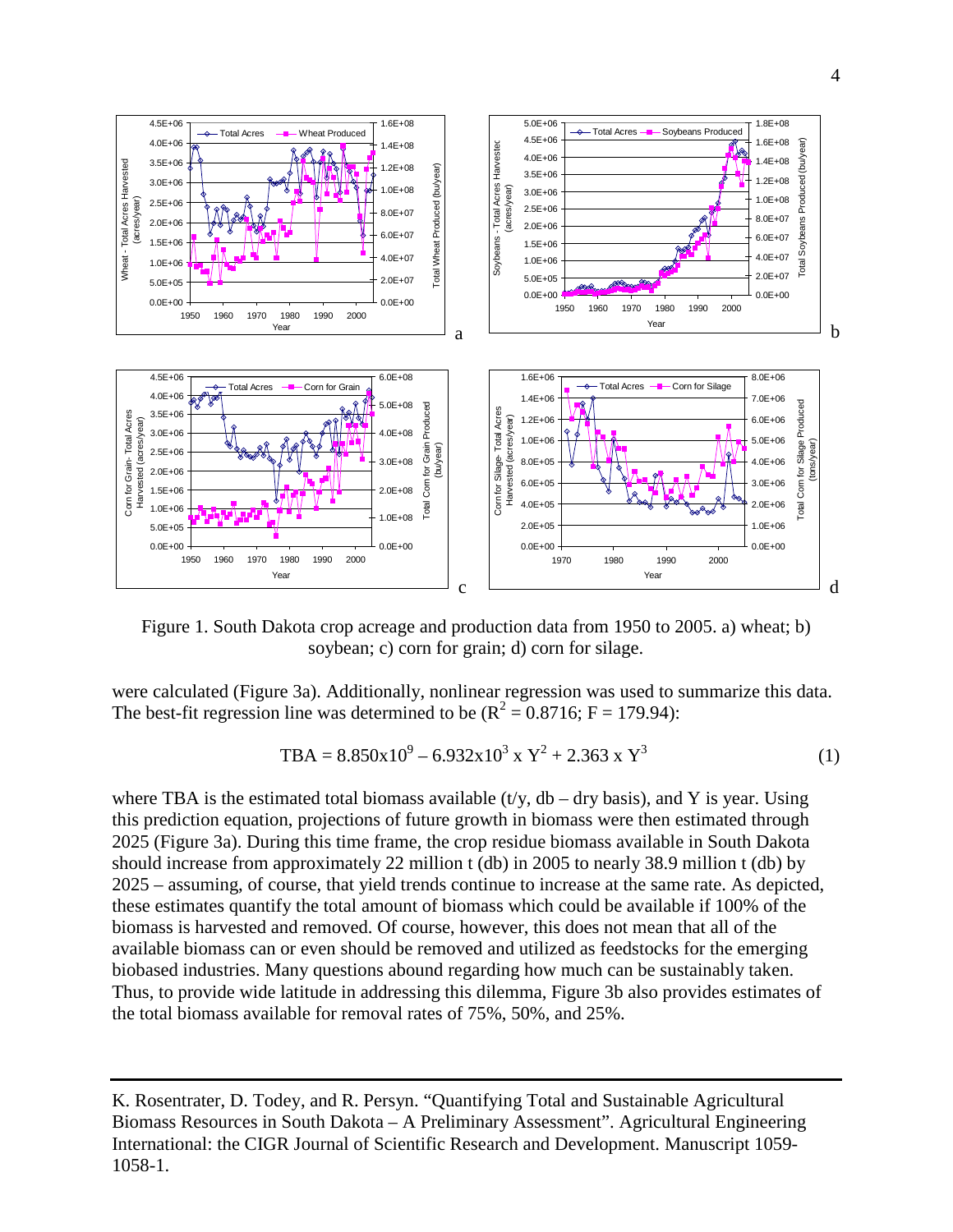





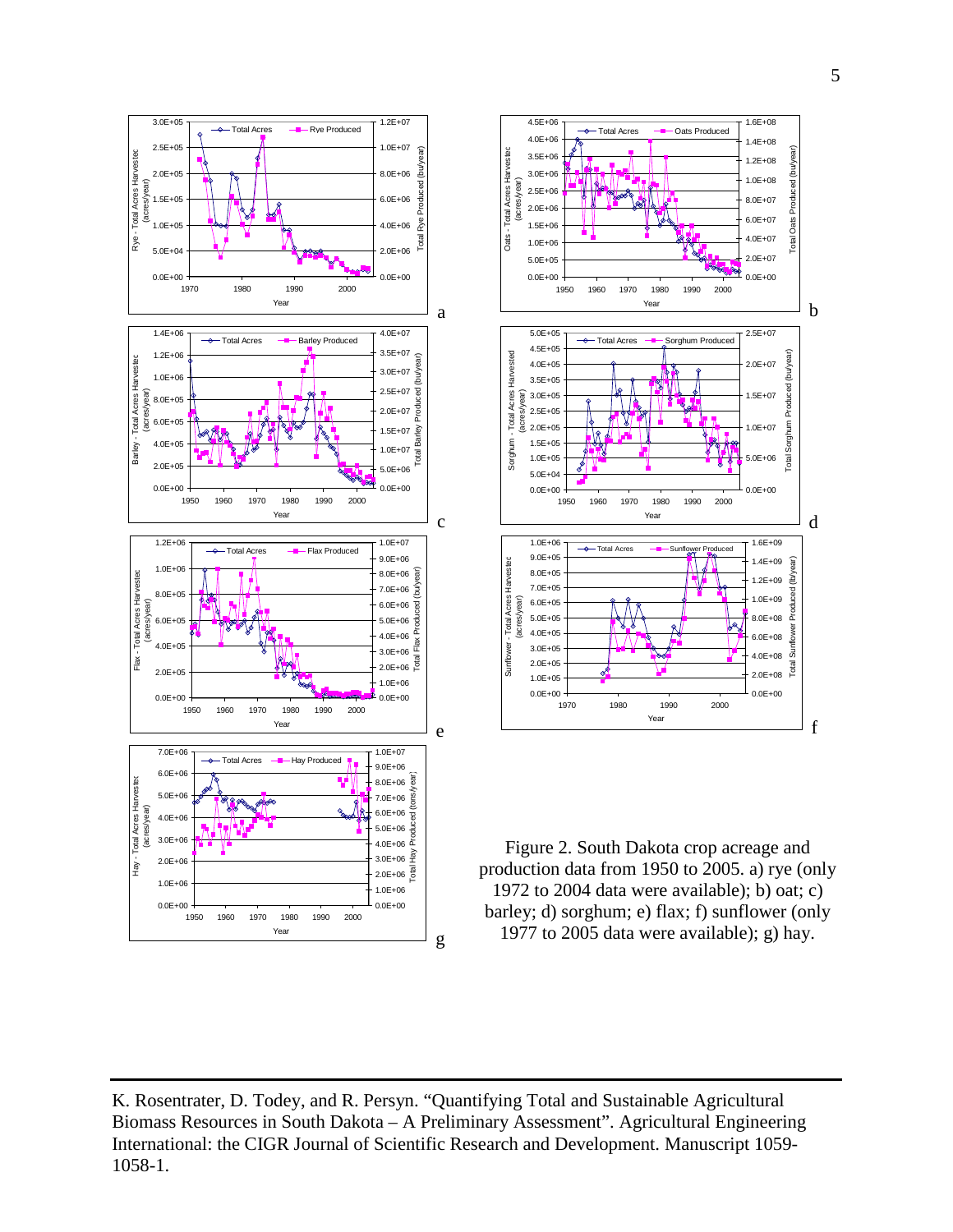| Crop      | Approximate             | $\alpha$ out on about the troops about $\beta$ , with order $\beta$<br>Approximate Test Weight |            | Approximate Ratio  |
|-----------|-------------------------|------------------------------------------------------------------------------------------------|------------|--------------------|
|           | <b>Harvest Moisture</b> |                                                                                                |            | of Biomass to Crop |
|           | Content                 |                                                                                                |            | Grain              |
|           |                         |                                                                                                |            |                    |
|           | (% )                    | (lb/bu)                                                                                        | $(kg/m^3)$ | ( – )              |
| Barley    | 14.5                    | 48.0                                                                                           | 619.15     | 1.2                |
| Corn      | 15.5                    | 56.0                                                                                           | 722.34     | 1.0                |
| Flax      | 8.0                     | 56.0                                                                                           | 722.34     | 1.2                |
| Oats      | 14.0                    | 32.0                                                                                           | 412.76     | 1.3                |
| Rye       | 10.0                    | 56.0                                                                                           | 722.34     | 1.6                |
| Sorghum   | 12.0                    | 56.0                                                                                           | 722.34     | 1.4                |
| Soybean   | 13.0                    | 60.0                                                                                           | 772.31     | 2.1                |
| Sunflower | 10.0                    | 30.0                                                                                           | 386.16     | 2.1                |
| Wheat     | 13.5                    | 60.0                                                                                           | 772.31     | 1.3                |





Figure 3. a) Historic estimates of total South Dakota biomass from 1950 to 2005 (db - dry basis); b) predictions of total South Dakota biomass that may be available from 2005 to 2025 (db - dry basis). Error bars represent  $\pm$  5% prediction error.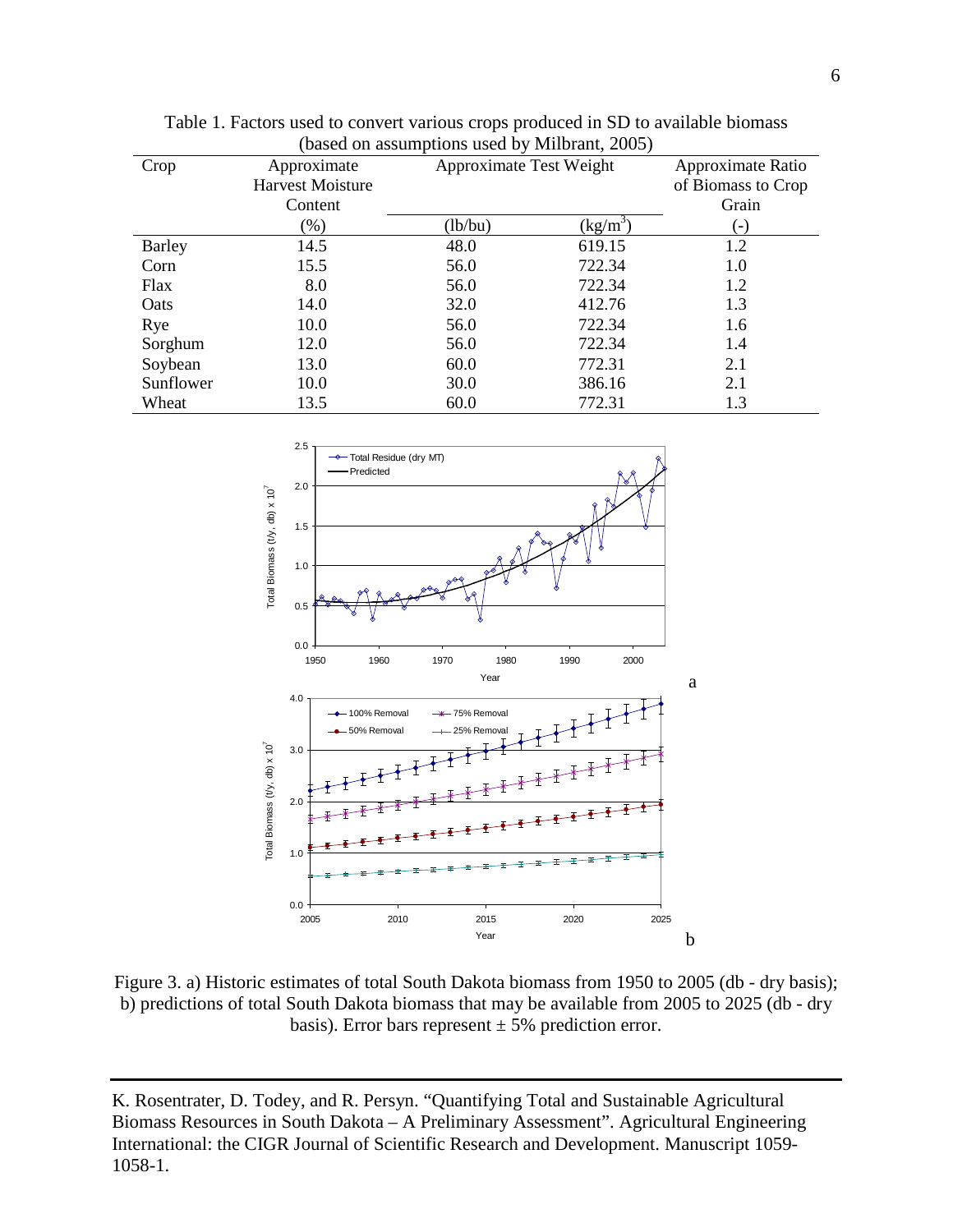Another question prompted is what crops are grown and the amount of biomass associated with those crops. During the last 15 years South Dakota has seen conversion of much land from small grains to corn and soybeans. Corn and soybean yield trends are much higher because of more work on improving yields for these crops instead of small grains. Two climate changes (to be discussed subsequently) have allowed this to be possible in the state. Continued conversion of more land to different crops may add more potential biomass, if these weather patterns do not change drastically. Furthermore, cropping changes could be put in place depending on soil quality – good soils could be planted to row crops, while marginal soils could be planted to grasses. Or, perhaps cover crops could be used to maintain soil health (Wilhelm, 2008).

### **5. IMPLICATIONS FOR BIOMASS UTILIZATION**

Agricultural producers and various agencies have invested significant resources in minimizing soil loss and improving soil tilth; therefore, biomass utilization needs to be developed with an understanding of the environmental management that may be necessary to create a truly sustainable and renewable energy supply. Wilhelm et al. (2004) described the current literature and understanding of crop and soil productivity from removal of corn residue. Excessive biomass removal of material such as corn stover, can lead to a reduction in soil organic matter and additional soil erosion losses from the excessive removal of crop residue. These two consequences not only have the potential to move excess sediment and nutrients off-site, but will decrease the overall productivity of the soil. Lastly, if additional unit operations that include harvest of biomass increase the number of trips across a field, soil compaction might become a consideration. Wilhelm et al. (2007) and Powlson (2006) have indicated that soil nutrients, quality, and carbon may be even greater concerns than either water or wind erosion. For example, a retention of up to 12.5 Mg/ha of corn stover may be necessary to maintain soil productivity in fields used for corn. Given this, perhaps no residue should be removed at all.

Wilhelm et al. (2004) also suggests that biomass economics need to be derived from the ability or availability of between approximately 20% to 30%. Graham et al. (2007) reports that wholesale conversion to no-till practices would have a substantial impact on increasing the amount collectable stover, but that only 50% of the total would remain collectable. Conservation tillage has resulted in significant environmental gains by maintaining at least 30% of the crop residue on the field. Maintaining 30% residue cover has been expressed as the small grain equivalent of 1,120 kg/ha, and the values in Table 2 below can be used as a basis for estimating the sustainable amount of biomass available. The use of this estimate is for maintaining protection of the field from wind erosion (MWPS, 2000). Estimates show that management (especially tillage) and the ability to collect biomass vary between 20-50% of what is produced.

In addition to erosion losses from stover removal, biomass production has several unanswered environmental questions that will need to be addressed before full-scale implementation. Most important is how will biomass production be implemented and with what types of crops?

K. Rosentrater, D. Todey, and R. Persyn. "Quantifying Total and Sustainable Agricultural Biomass Resources in South Dakota – A Preliminary Assessment". Agricultural Engineering International: the CIGR Journal of Scientific Research and Development. Manuscript 1059- 1058-1.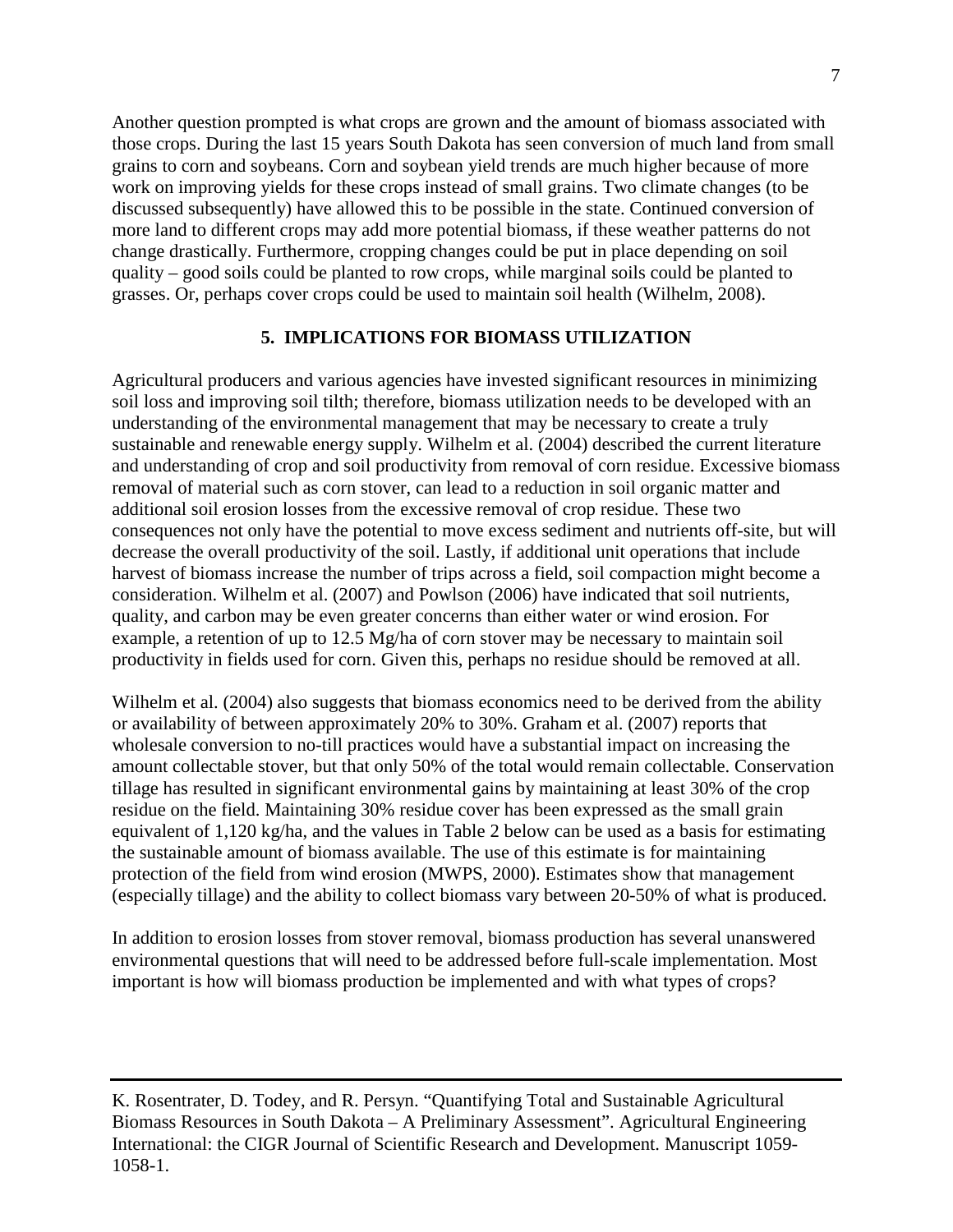| Vegetative Cover (1120 kg/ha)                                     | <b>Small Grain Equivalents</b> |
|-------------------------------------------------------------------|--------------------------------|
|                                                                   | (kg/ha)                        |
| Standing Winter Wheat Stubble (25.4 cm high, in 25.4 cm rows      |                                |
| perpendicular to wind)                                            | 3920                           |
| Flat Winter Wheat Stubble (25.4 cm long, randomly distributed)    | 1792                           |
| Growing Winter Wheat (late fall), flat surface                    | 2240                           |
| <b>Flat Corn Stalks</b>                                           | 224                            |
| <b>Standing Millet Stubble</b>                                    | 1904                           |
| <b>Standing Grain Sorghum Residue</b>                             | 1456                           |
| <b>Flat Sorghum Stalks</b>                                        | 392                            |
| Standing Alfalfa Residue, stalks only                             | 3248                           |
| Dry Bean and Soybean (random flat residue)                        | 672                            |
| Standing Cotton Stubble (34.3 cm high, 76.2 cm rows perpendicular |                                |
| to wind)                                                          | 588                            |
| Standing Sunflower Residue (43.2 cm high, 76.2 cm rows            |                                |
| perpendicular to wind)                                            | 252                            |
| Properly Grazed Western Wheatgrass, 10.2 cm High                  | 5376                           |

Table 2. Estimates for maintaining protection of fields from wind erosion (MWPS, 2000)

How many nutrients are removed from the field? Are there ways to add back nutrients and organic matter through manure application? Answering these questions will further show the need for field scale modeling to assess conservation impacts coupled with watershed modeling to understand the larger implications to water quality. The success of these modeling efforts will also hinge on our ability to collect baseline data.

Another aspect of the increase in biomass production has been two current trends. Precipitation during this period has increased over the state, improving the potential yield. Temperatures during this time have not increased overall during the main part of the growing season (Lobell and Asner, 2003). This combination has provided improved growing season conditions throughout much of the period. Water is typically the limiting factor in crop production in South Dakota. Main dips in yields per acre in Figures (1-2) were due to drought years (2002, 1988, 1976, and others).

The next step to this type of analysis would be to examine not just the overall quantities of biomass that will be available over the next several years in the state, but also to refine the analysis to examine biomass availability on a county-by-county basis.

Biomass availability is a very geographic-dependent quantity, and will vary throughout the state. As a step toward that direction, we have examined, at the county level, the production of wheat, soybeans, corn, and sunflowers during both 1990 and 2005. Agricultural production in South Dakota has been very dynamic over the years, and definite changes are evident.

Wheat production in South Dakota has fluctuated greatly over the years, as has the yield produced (Figure 1a). On a regional level, the areas that were planted to wheat (Figures 4a-4b) have shifted over the years. Compared to 1990, the counties along the border regions of the state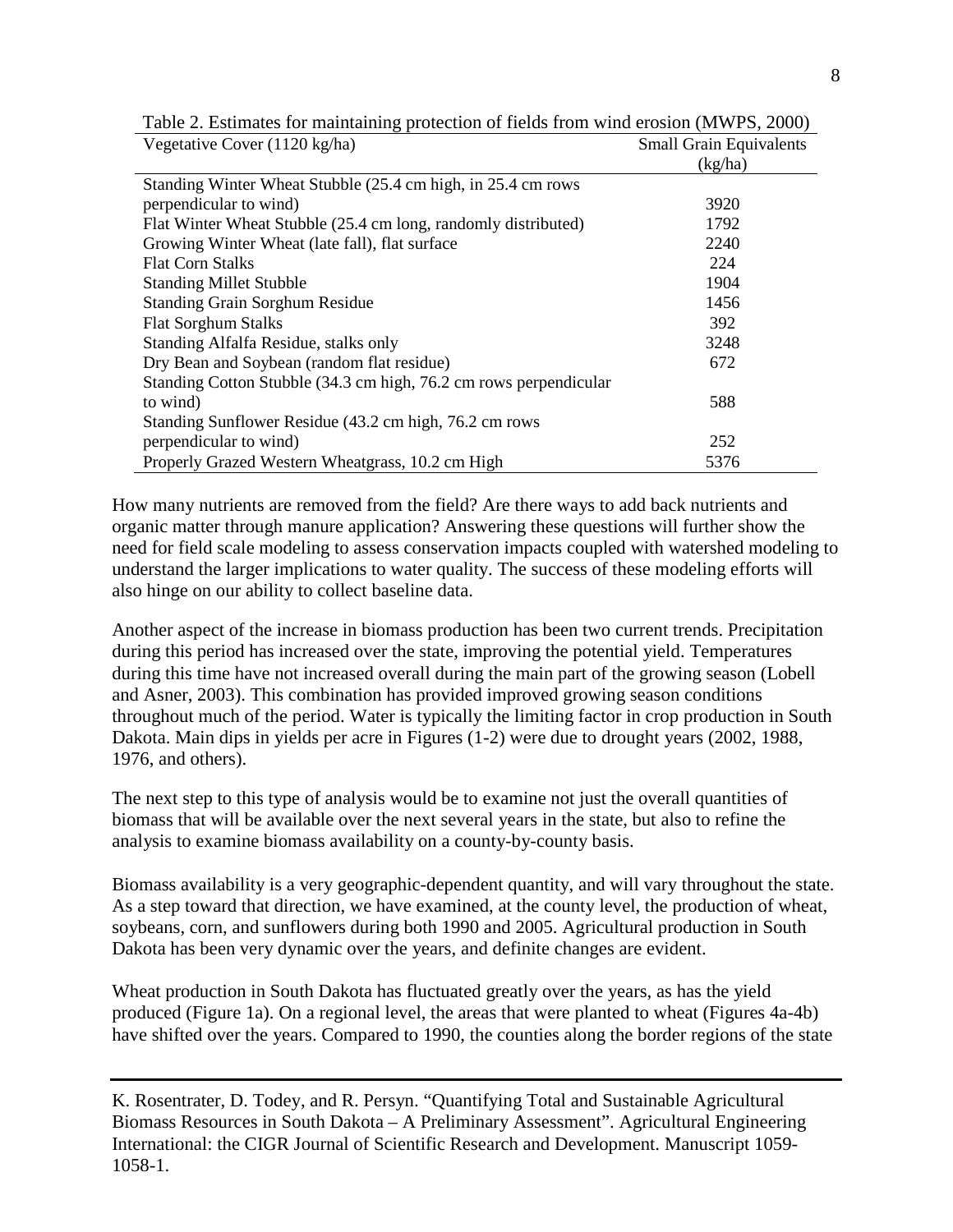

Figure 4. South Dakota wheat acreage a) in 1990 (acres) and b) in 2005 (acres); South Dakota wheat production c) in 1990 (bu) and d) in 2005 (bu).

have shifted away from wheat to other crops. Wheat yield for the counties where the wheat is grown have remained fairly stable (Figures 4c-4d). Soybeans, on the other hand, have shown a rapid growth over the years (Figure 1b). In 1990, most of the soybeans were grown in the eastern  $\frac{1}{4}$  of the state (Figure 5a). In 2005, on the other hand, soybeans were grown on the eastern  $\frac{1}{2}$  of the state; in fact, soybean production has shifted all the way to the Missouri River (Figure 5b). Added to this, the yields have also increased in tandem (Figures 5c-5d).

K. Rosentrater, D. Todey, and R. Persyn. "Quantifying Total and Sustainable Agricultural Biomass Resources in South Dakota – A Preliminary Assessment". Agricultural Engineering International: the CIGR Journal of Scientific Research and Development. Manuscript 1059- 1058-1.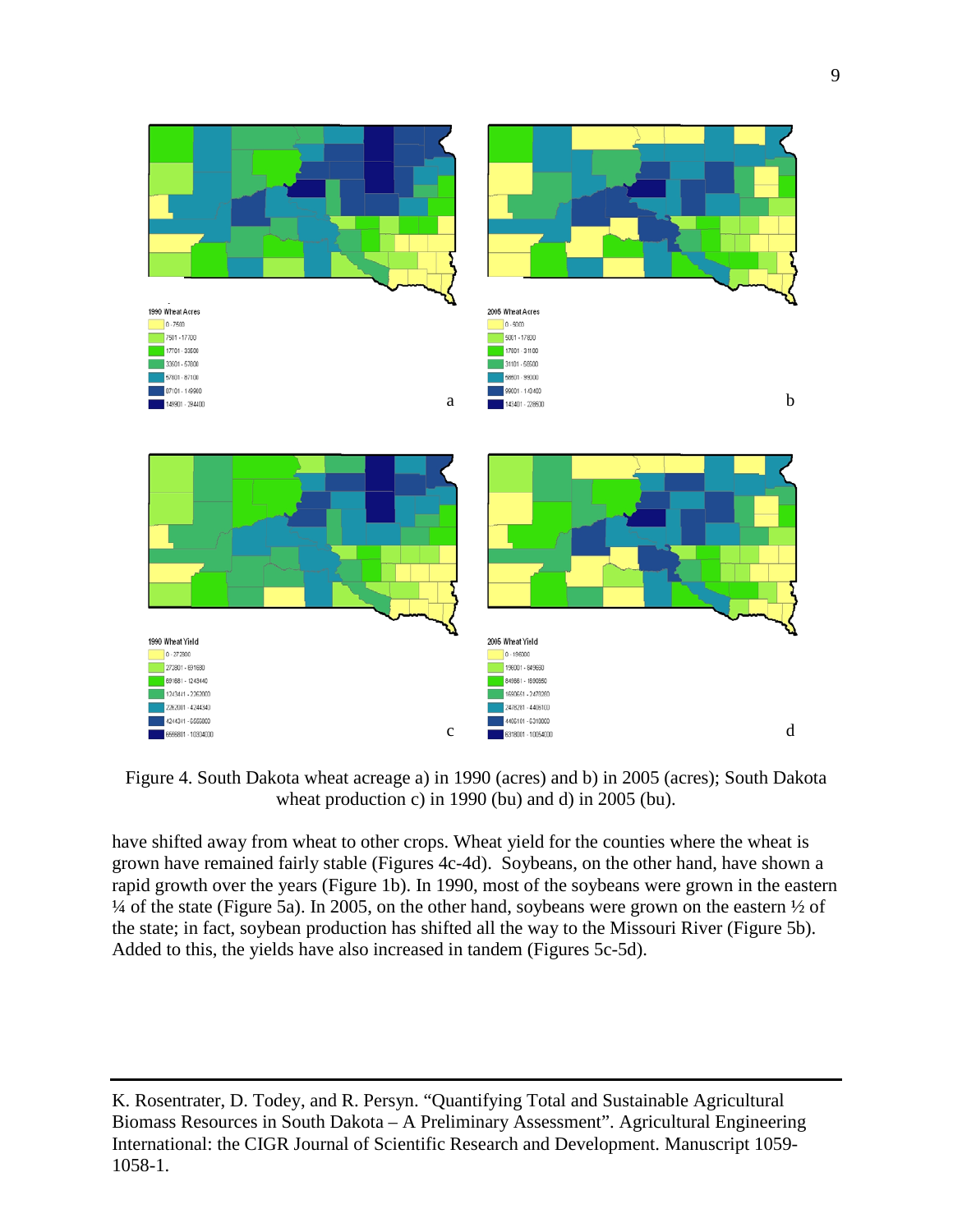

Figure 5. South Dakota soybean acreage a) in 1990 (acres) and b) in 2005 (acres); South Dakota soybean production c) in 1990 (bu) and d) in 2005 (bu).

Corn production has been increasing over the last few decades as well, but more sporadically than soybean production (Figures 1c-1d). Most of the corn production in South Dakota has historically been east of the Missouri River (Figures 6a-6b). Although areas planted to corn have been steadily increasing, the yield produced has experienced a tremendous growth (Figures 6c-6d).

County-level trends across the state have varied among the three major crops over the period 1970-2005. Linear trends for each county have been determined for the last 35 years of crop data (Todey and Shukla, 2005). County level yield trend slopes for corn and soybean (Figures 7a-7b)

K. Rosentrater, D. Todey, and R. Persyn. "Quantifying Total and Sustainable Agricultural Biomass Resources in South Dakota – A Preliminary Assessment". Agricultural Engineering International: the CIGR Journal of Scientific Research and Development. Manuscript 1059- 1058-1.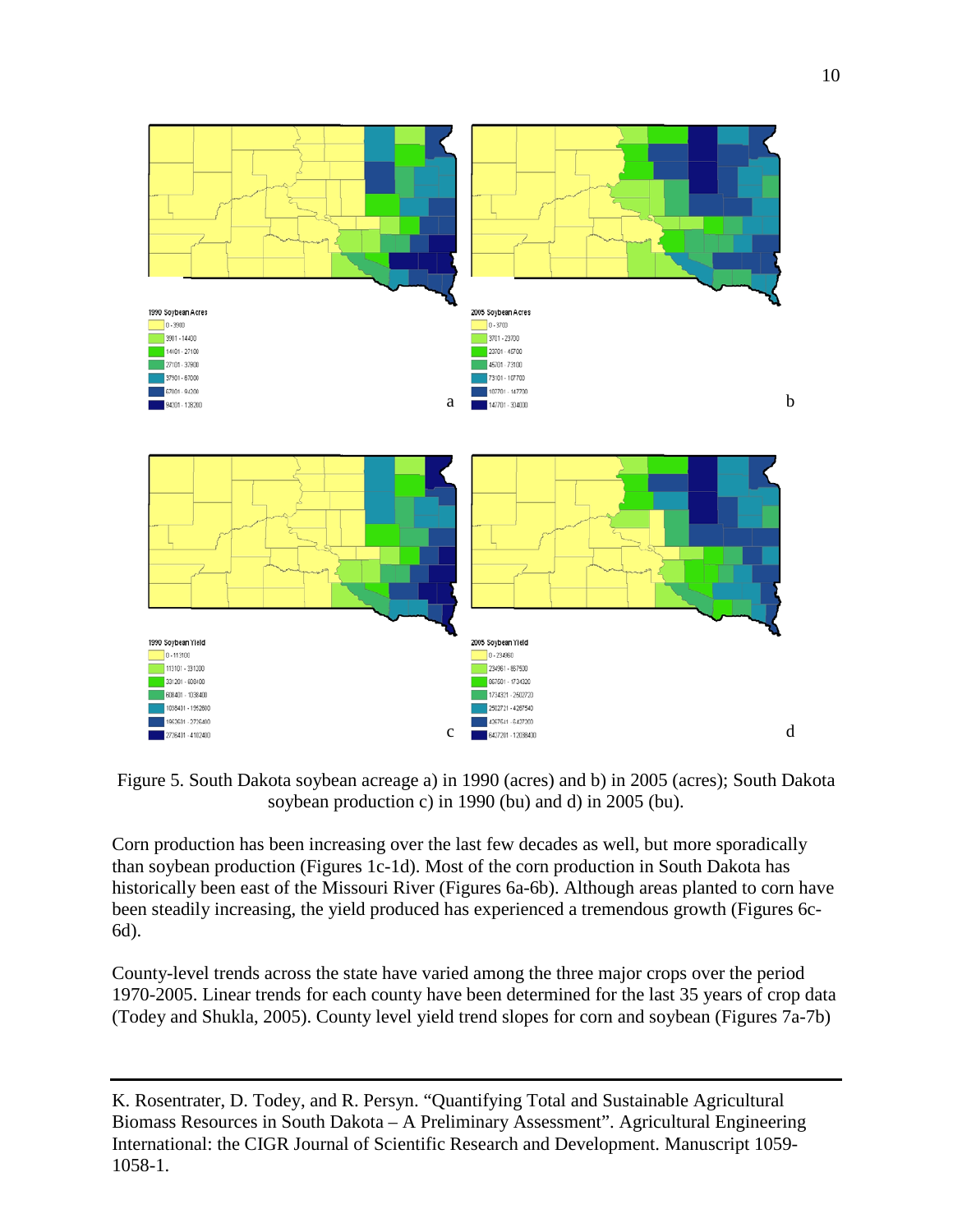

Figure 6. South Dakota corn acreage a) in 1990 (acres) and b) in 2005 (acres); South Dakota corn production c) in 1990 (bu) and d) in 2005 (bu).

have been among the largest in the country during this time. These trends seem related to the conversion from small grains to corn soybean as well as to improved climate conditions for such crops in South Dakota in the last 15 years. But these growth areas are still confined mainly to the eastern part of the state. Wheat trends are generally increasing, but at a rate between the two major crops at around a 0.07 t/ha/y (1 bu/acre/yr) (Figure 7c), whereas corn yield trends reach over 0.20 t/ha/y (3 bu/acre/yr) in some counties in the state. Wheat is spread across more areas of the state. It is this difference in yield trend that can also affect the biomass estimates in the future.

K. Rosentrater, D. Todey, and R. Persyn. "Quantifying Total and Sustainable Agricultural Biomass Resources in South Dakota – A Preliminary Assessment". Agricultural Engineering International: the CIGR Journal of Scientific Research and Development. Manuscript 1059- 1058-1.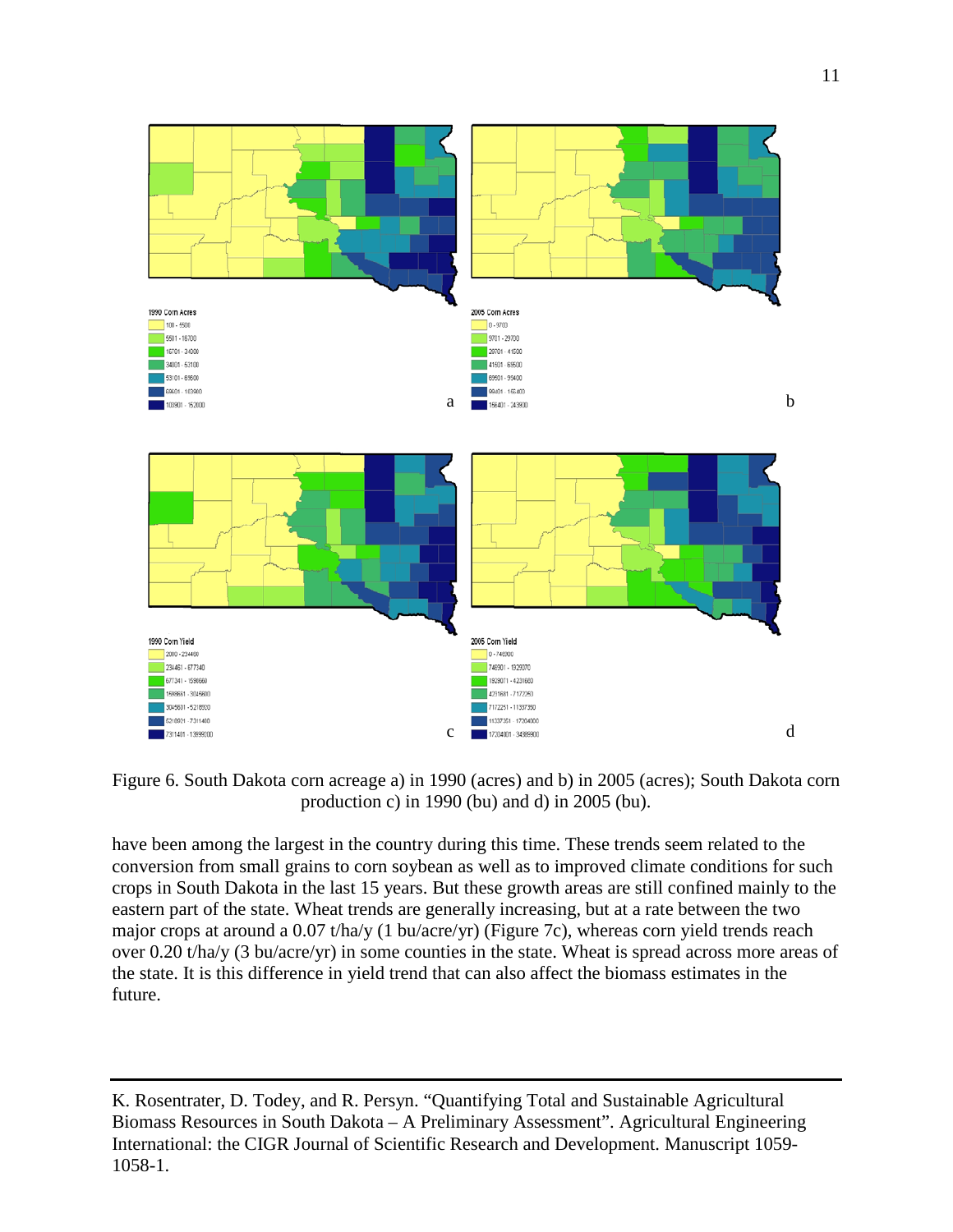

Figure 7. Slope of linear yield trend (on a per county basis) in South Dakota using 1970-2005 data for a) corn, b) soybean, and c) wheat.

Why have these changes occurred? Agricultural production in South Dakota has been evolving due to a number of reasons, including advances in technologies, production practices and cropping strategies, improved genetics and hybrids, climate changes, as well as emerging diseases and pests. Ultimately, the potential for returns on investment has driven many management decisions by agricultural producers. And, when the potential to utilize biomass becomes an industrial reality, then dramatic shifts to cropping patterns may rapidly occur. Hopefully they will be accomplished sustainable. This, however, raises the question: what is sustainable? Yield has increased, but so has the use of fertilizers and energy inputs. Can we sustain this indefinitely, especially if soil resources are degraded or the climate changes over time?

### **6. CONCLUSIONS**

Wholesale conversion to biomass as a resource base for fuel ethanol and other biobased products has significant potential, but as this technology comes to fruition, it is vital to consider the longterm sustainability of the source of the biomass: our natural resources. Prior to this work,

K. Rosentrater, D. Todey, and R. Persyn. "Quantifying Total and Sustainable Agricultural Biomass Resources in South Dakota – A Preliminary Assessment". Agricultural Engineering International: the CIGR Journal of Scientific Research and Development. Manuscript 1059- 1058-1.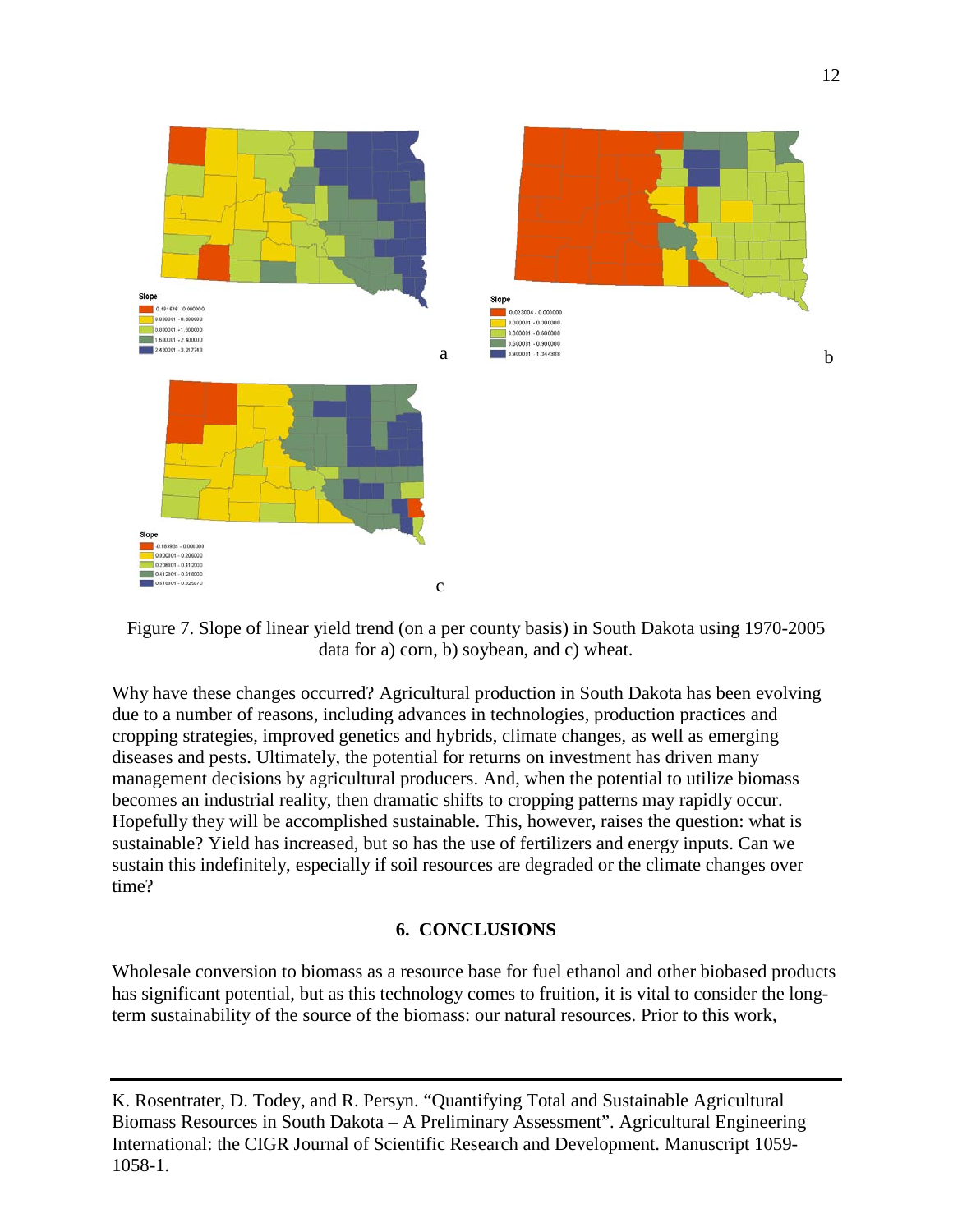however, biomass estimates have been made at various scales, mostly on a national level. Coupled with the development of advancing technologies and increased efficiencies, various biomass crops have the potential to lead to future expansion in the ethanol industry and to the development of a complimentary biomass-based ethanol production industry. The objective of this paper was to examine the potential biomass production in South Dakota through 2025, as a case study, and to consider biomass removal to maximize crop production and minimize environmental implications. This research has provided a tailored state-wide analysis for South Dakota, and provides useful estimates and considerations for both grain producers and the ethanol industry. This information should be useful as the biomass conversion into ethanol becomes commercially viable and deployed. As the need for this information increases, it will be necessary to narrow the scale of this analysis to a county-by-county basis, or even at a finer scale, such as a soil type/soil productivity (i.e., field) scale. Of course, as biomass-based biofuels and biomaterials industries expand, this type of analysis will need to be conducted for each geographic area of interest (i.e., in vicinities near the processing plants). The biomass which is available will be largely dependent upon the geography and climate. But, if these types of industries responsibly examine biomass availability, then environmental and economic sustainability should be able to proceed cooperatively, not competitively.

#### **7. REFERENCES**

- Dien, B. S., R. J. Bothast, N. N. Nichols, and M. A. Cotta. 2003. The U. S. corn ethanol industry: an overview of current technology and future prospects. In *Third International Starch Technology Conference – Coproducts Program Proceedings*, *eds. M. Tumbleson, V. Singh, and K. Rausch, 2-4 June, 2003, 10-21.* Urbana, IL, USA.
- DiPardo, J. 2000. Outlook for biomass ethanol production and demand. Washington, D.C., USA: U.S. Department of Energy, Energy Information Agency. Available online: [http://www.eia.doe.gov/oiaf/analysis.htm.](http://www.eia.doe.gov/oiaf/analysis.htm) Accessed 01 February 2009.
- EIA AEO. 2006. *Annual Energy Outlook 2006*. Washington, D.C., USA: U.S. Department of Energy, Energy Information Administration.
- Graham, R. L., R. Nelson, J. Sheehan, R. D. Perlack, and L. L. Wright. 2007. Current and potential U.S. corn stover supplies. *Agronomy Journal* 99: 1-11.
- Lobell, D. B. and G. P. Asner, 2003. Climate and management contributions to recent trends in U. S. agricultural yields. *Science* 299: 1032.
- Jaques, K. A., T. P. Lyons, and D. R. Kelsall. 2003. *The Alcohol Textbook.* Nottingham, UK: Nottingham University Press.